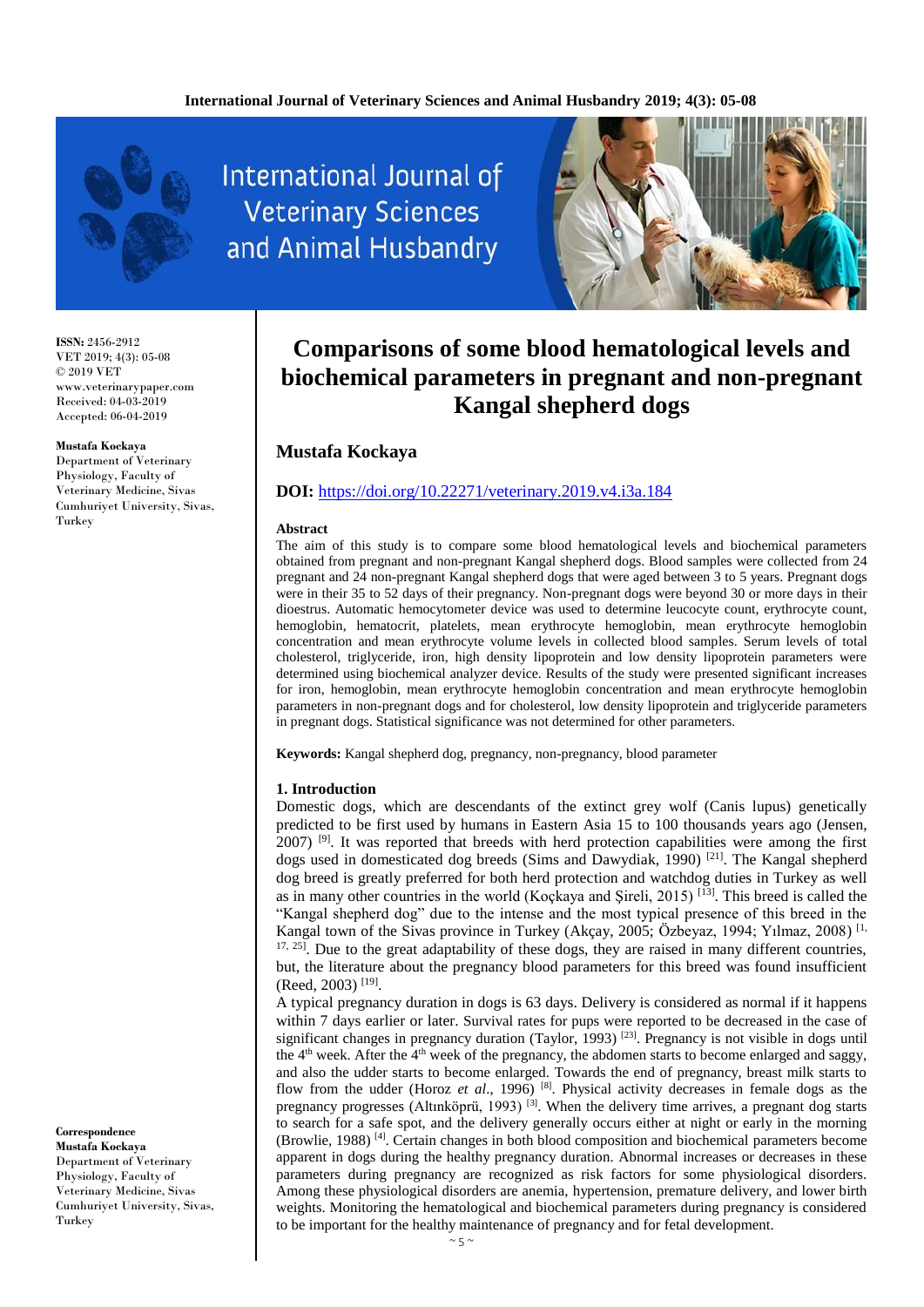As with the other animal species, hematological parameters show great differences in dogs. These differences stem from various factors, including age, genetics, breed, pregnancy, and environmental factors. Even though there are many different studies regarding normal hematological values in Kangal shepherd dogs (Çınar *et al*., 2010; Kalaycıoğlu *et al*., 1995; Koçkaya *et al*., 2017) [6, 11, 14], the literature about hematological values during pregnancy is insufficient (Kaymaz and Baştan, 1997; Rushton, 1984)<sup>[12, 20]</sup>.

The aim of the study was to compare some hematological and biochemical parameters obtained from pregnant and nonpregnant Kangal shepherd dogs.

#### **2. Materials and Methods**

Animal experimentations approval for the study was granted by the Local Ethics Committee for Animal Experimentations of Cumhuriyet University with issue number of 65202830- 050.04.04-96 in October 28, 2016.

#### **2.1. Animals**

Kangal shepherd dogs used in the study were obtained from breeders in the Sivas province of Turkey, and they comprised 24 pregnant and 24 non-pregnant dogs aged between 3 and 5 years. The pregnant dogs were chosen in their 35 to 52 days into pregnancy. The non-pregnant dogs were chosen from dogs that were into 30 days or more in their dioestrus periods. The dogs were selected on the basis of anamnesis provided by their breeders and ultrasonography results.

#### **2.2. Blood sampling**

During the course of the study, the animals were kept in their familiar environment and allowed to perform their routines in order to prevent stress and potential alterations in their hematological parameters. Establishments were chosen according to having to offer a similar dietary provisions to dogs in order to prevent dietary changes in both hematological and biochemical parameters.

Blood samples from each dog were collected from antebrachial cephalic vena into two tubes which were lithium heparin containing tubes and yellow capped anticoagulantfree gel coated biochemistry tubes. Stress occurrence in dogs was prevented by prior familiarization of dogs to blood sampling and by familiarization of dogs to the person who will collect samples. Blood samples were delivered into the laboratory in shortest time possible. Blood samples were centrifuged for 10 min at 4000 rpm for obtaining serums. Obtained serums were stored at -20ºC until the analysis. Biochemistry analyzer device (Mindray BS200, Mindray, P.R.C.) was used to determine serum total cholesterol, triglyceride, iron (Fe), high density lipoprotein (HDL), and low density lipoprotein (LDL) levels. Automatic hemocytometer device (Hematologic Analyzer System 9000, Serono Diagnostics) was used to determine hematological parameters.

#### **2.3. Statistics**

Dogs were divised into 2 study groups as pregnant dogs and non-pregnants dogs, and intergroup statistical analyses were conducted by using Mann-Whitney U test. Statistics were performed by using SPSS v.15 for Windows (SPSS Inc, IBM,  $USA)$ <sup>[22]</sup> software suite.

#### **3. Results**

Obtained hematological values from pregnant and nonpregnant Kangal shepherd dogs were presented in Table 1. Hemoglobin (HGB), mean erythrocyte hemoglobin concentration (MCHC) and mean erythrocyte hemoglobin (MCH) values for hematological comparisons of study groups were determined as statistically significant (*P<*0,001; *P<*0.01). These values were observed as higher in nonpregnant dogs compared to pregnant dogs.

| <b>Groups</b>     |                          |                              |                |  |
|-------------------|--------------------------|------------------------------|----------------|--|
| <b>Parameter</b>  | Pregnant $(n=24)$ median | Non-Pregnant $(n=24)$ median | <b>P-Value</b> |  |
| HGB (g/dL)        | 10.65                    | 12.95                        | ***            |  |
| WBC $(10^9/L)$    | 12.7                     | 12.5                         | Nss.           |  |
| RBC $(10^{12}/L)$ | 5.96                     | 6.23                         | Nss.           |  |
| HCT(fL)           | 34.95                    | 36.8                         | Nss.           |  |
| <b>MCV</b>        | 64.45                    | 65.65                        | Nss.           |  |
| $MCH$ (pg)        | 22.15                    | 22.85                        | $***$          |  |
| MCHC (g/dL)       | 33.45                    | 34.6                         | ***            |  |
| PLT $(10^9/L)$    | 316                      | 312                          | Nss.           |  |

Table 1: Determined hematological values in study groups.

L:liter, dL: deciliter, fL: femtoliter, g: gram, pg: picogram

Nss: statistically insignificant (P>0.05), \*\*:*P<*0.01 \*\*\*: *P<*0.001

Obtained serum biochemistry values from pregnant and nonpregnant Kangal shepherd dogs were presented in Table 2. Intergroup serum biochemistry comparisons revealed that all values excluding HDL (Fe, triglyceride, LDL, and cholesterol) were determined as statistically significant (*P<*0.001; *P<*0.01; *P<*0.05). Triglyceride, LDL, and cholesterol values were determined as higher in pregnant dogs whereas only Fe values were determined as higher in nonpregnant dogs.

**Table 2:** Determined serum biochemistry values in study groups

| <b>Groups</b>         |                          |                              |                |  |
|-----------------------|--------------------------|------------------------------|----------------|--|
| <b>Parameter</b>      | Pregnant $(n=24)$ median | Non-Pregnant $(n=24)$ median | <b>P-Value</b> |  |
| Cholesterol $(mg/dL)$ | 160.16                   | 159.16                       | ∗              |  |
| HDL.                  | 99.33                    | 99.33                        | Nss.           |  |
| LDL                   | 15.89                    | 15.33                        | $* *$          |  |
| Fe $(\mu g/dL)$       | 21.21                    | 22.05                        | $***$          |  |
| Triglyceride (mg/dL)  | 55.98                    | 53.07                        | $***$          |  |

dL: deciliter, mg: milligram, µg: microgram

Nss: statistically insignificant (P>0.05), \*:*P<*0.05, \*\*:*P<*0.01 \*\*\*: *P<*0.001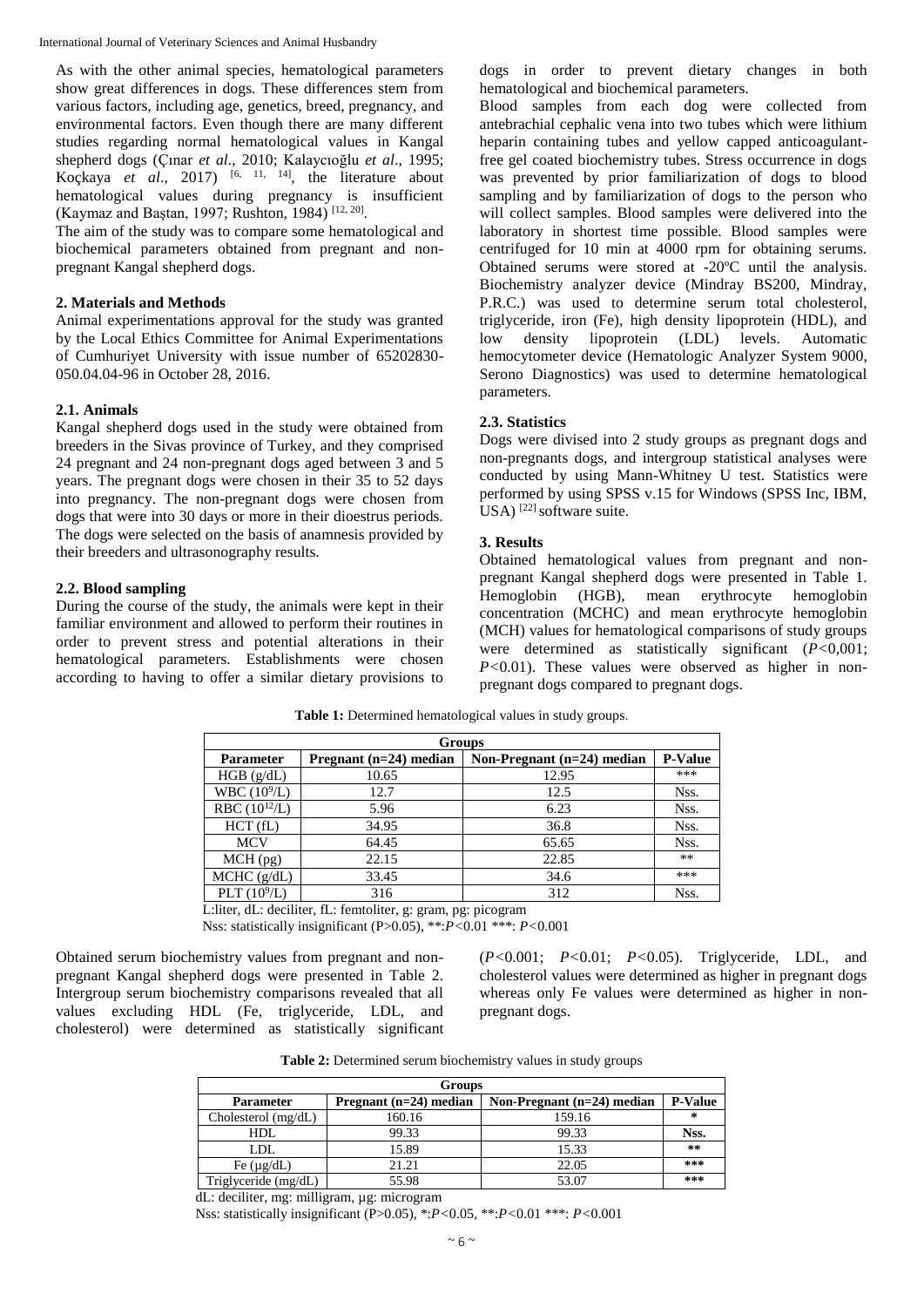#### **4. Discussion**

Even though there are many different studies regarding the normal hematological values in Kangal shepherd dogs (Çınar *et al*., 2010; Kalaycıoğlu *et al*., 1995; Koçkaya *et al*., 2017) [6, 11, 14], the literature about hematological values during the pregnancy was insufficient (Kaymaz and Baştan, 1997; Rushton, 1984)<sup>[12, 20]</sup>. Therefore, results of this study would be fulfilling an important gap in literature by comparing hematological parameters of Kangal shepherd dogs both in pregnancy and dioestrus periods.

HGB values in the study were assessed as 12.95 g/dL and 10.65 g/dL in non-pregnant and pregnant Kangal shepherd dogs, respectively. Statistically significant decreases in HGB values of pregnant dogs (*P<*0.001) were thought to be associated with the increase of plasma volume exceeding the erythrocyte mass index in pregnant dogs. Obtained result was in accordance with the other studies (Concannon *et al*., 1977; Rushton, 1984)<sup>[5, 20]</sup>.

MCH and MCHC values were determined in non-pregnant Kangal shepherd dogs as 22.85 pg and 34.6 g/dL, respectively. Same values were assessed in pregnant dogs as 22.15 pg and 33.45 g/dL, respectively. Statistically significant decreases in MCHC (*P<*0.001) and MCH (*P<*0.01) in pregnant dogs were though to be associated with the decreases in hemoglobin levels due to iron deficiency. These results were similar to results provided from other studies (Allard *et al*., 1989; Kaymaz and Baştan, 1997; Milman *et al*., 2000) [2, 12, 15] .

Serum Fe and ferritin levels, and total iron binding capacity in serum become decreased during the pregnancy. Serum Fe levels in the study were determined as 22.05 µg/dL and 21.21 µg/dL in non-pregnant and pregnant Kangal shepherd dogs, respectively. Statistically significant decreases in serum Fe levels in pregnant dogs (*P<*0.001) were thought to be associated with the expenditure of reserved iron in the body for fetal development and placenta maintenance. This result was found as similar to other studies (Mungan, 2002; Palmer *et al*., 1986; Truswell, 1985) [16, 18, 24] .

Plasma LDL levels are progressively increasing during the normal pregnancy, and this increase manifests itself in increases in cholesterol and triglyceride levels. Estrogen is thought to be playing major role in these changes of lipoprotein levels during the pregnancy. Increase in placental lipoprotein lipase activity during the pregnancy facilitates the transfer of maternal lipids into fetus through physiological adaptation. Serum cholesterol, triglyceride, and LDL levels were determined in non-pregnant Kangal shepherd dogs as 159.16 mg/dL, 53.07 mg/dL, and 15.33 mg/dL, respectively. These values were determined in pregnant dogs as 160.16 mg/dL, 55.98 mg/dL, and 15.89 mg/dL, respectively. Statistically significant increases in serum cholesterol (*P<*0.05), triglyceride (*P<*0.001), and in LDL (*P<*0.01) levels in pregnant dogs were thought to be associated with the mechanism of estrogen in pregnant dogs. These results were in accordance with the previous studies (Herrera, 2002; Jimenez *et al*., 1988) [7, 10] .

## **5. Conclusions**

It was assessed from the results that HGB, MCH, and MCHC levels were found to be significantly lower in pregnant Kangal shepherd dogs compared to non-pregnant dogs, and these results were associated with the decrease in Fe levels. Decrease in serum Fe levels in pregnant dogs is an important indicator of reserved Fe depletion. Therefore, it is thought that monitoring the Fe levels during the pregnancy would be beneficial for maintaining a healthy pregnancy duration.

It was determined from the results that serum cholesterol, triglyceride, and LDL levels in pregnant Kangal shepherd dogs were significantly higher compared to non-pregnant dogs. Therefore, it would be important to control dietary cholesterol context of pregnant dogs for maintaining a healthy pregnancy.

In conclusion, certain changes in blood hematological parameters in pregnant Kangal shepherd dogs were determined, and monitoring these parameters for the duration of the pregnancy in order to maintain a healthy pregnancy was thought be beneficial. Additionally, it can be recommended to take into consideration of these hematological parameters in pregnant dogs in cases of treatments and operations.

#### **6. List of abbreviations**

WBC: Leucocyte RBC: Erythrocyte HGB: Hemoglobin HCT: Hematocrit PLT: Platelets MCH: Mean Erythrocyte Hemoglobin MCHC: Mean Erythrocyte Hemoglobin Concentration MCV: Mean Erythrocyte Volume Fe: Iron HDL: High Density Lipoprotein LDL: Low Density Lipoprotein L:liter dL: deciliter fL: femtoliter g: gram mg: milligram µg: microgram pg: picogram Nss: statistically insignificant

## **7. Acknowledgements**

This study will be presented as an oral presentation at the  $2<sup>nd</sup>$ International Scientific and Vocational Studies Congress – Health and Sport Sciences (BILMES HL-SP 2018), 5–8 July 2018, Ürgüp, Nevşehir, Turkey.

## **8. Ethics approval and consent to participate**

Approval for animal experimentations the study was granted by the Local Ethics Committee for Animal Experimentation of Cumhuriyet University permit no 65202830-050.04.04-96 issued on 28 October 2016. Written informed consent was obtained from the dogs' owners for publication of this manuscript.

## **9. Funding**

This work was supported by the Scientific Research Project Fund of Cumhuriyet University under project number **V-061**.

## **10. Availability of data and materials**

The datasets used and analyzed during the current study are available from the corresponding author on reasonable request.

## **11. Author contributions**

MK conceived and designed the study. MK collected the samples and performed the analysis. MK write manuscript.